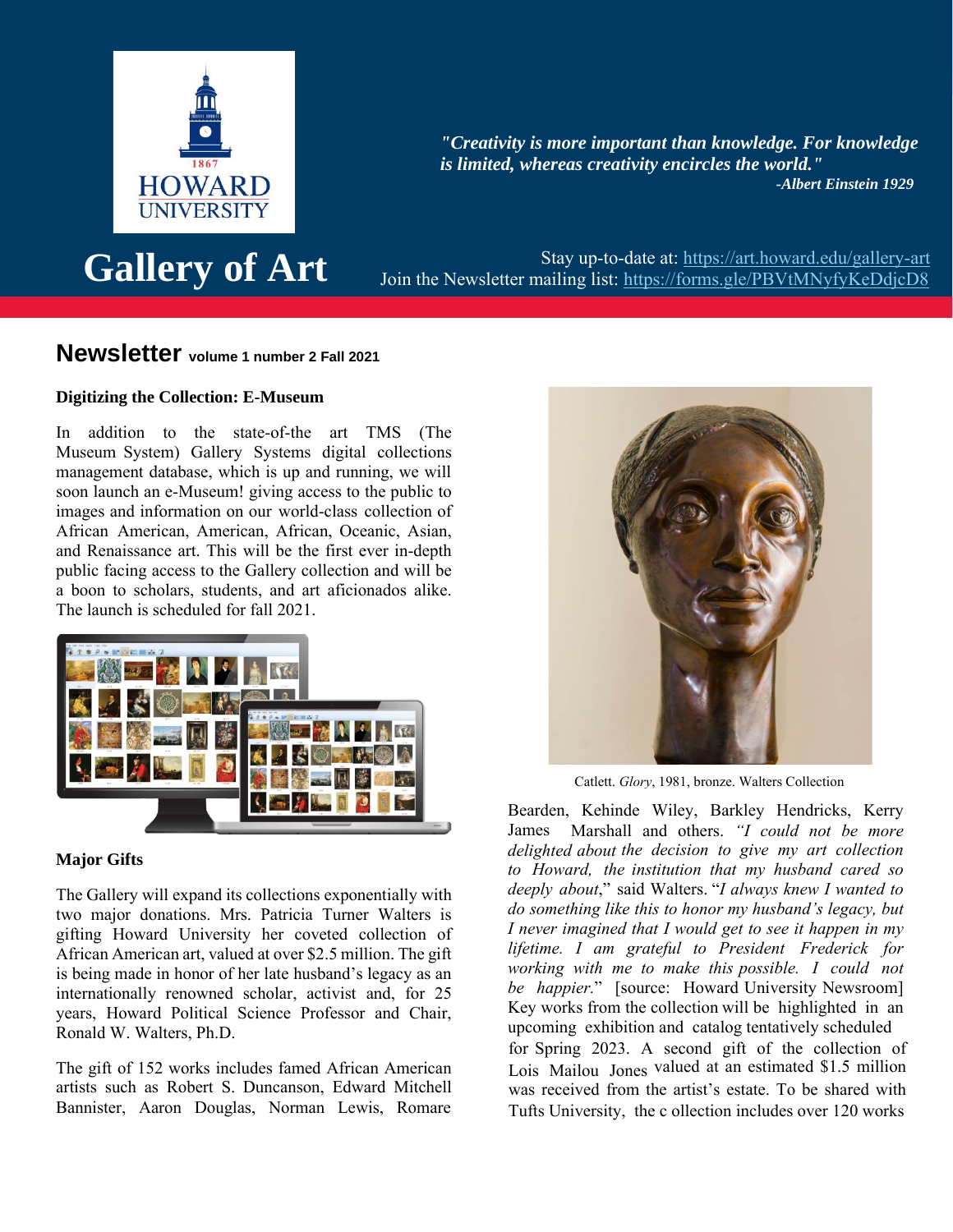works by the revered Jones who taught at Howard for half a century and who, over a lifetime, became one of the most honored and respected African American women artists of the  $20<sup>th</sup>$  century. Ranging in style from Impressionism to Expressionism and from realism to abstraction, this gift will greatly enhance the respective collections of each institution.

These two historic gifts will forever change the depth and breadth of the University art collection. Additional gifts from the American Academy of Arts and Letters and several private donors include exquisite works by Lonnie Holley, James C. McMillan, Carroll Sockwell, Alma Scott, Raymond Dobard, Gwendolyn Aqui Brooks, Ambassador Swanee Grace Hunt, Allan Randall Freelon and a unique Hemba mask from the Kongo. Our sincere thanks to all donors.

#### **Institutional Partnerships:**

### The National Gallery of Art (NGA)

This ongoing partnership includes a successful co-sponsorship of this year's James A. Porter Colloquium, which drew hundreds of participants. This historic conference, just completing its  $31<sup>st</sup>$  year, brings together scholars and artists from around to globe to present panels, lectures, and workshops on contemporary and historical issues in black art. As announced in the last newsletter, the NGA has received a \$462,000 Mellon Foundation grant to create a Museum Studies & Practice BA Program, which would give Howard students direct access to the fields of curatorship and museology. A CASVA (Center for Advanced Study in the Visual Arts) Post-Doctoral Fellow will also teach in the Art Department.

### SIRIUS-XM

SIRIUS-XM has partnered with the Gallery to launch the HBCU Digital Art Collection Project (H-DAP) as part of their Juneteenth inaugural celebration. Howard's mini-gallery joins those of other HBCU's engaged in the project including Morehous[e and Spelman Colleges, and](https://www.picturethatconsultants.com/sxmjuneteenthart)  [Huston-Tillo](https://www.picturethatconsultants.com/sxmjuneteenthart)tson, Morgan State & Prairieview A&M universities. The brainchild of Picture That Consultants, this project was designed to strengthen and deepen relationships between SiriusXM and its HBCU partners and to use art to promote diversity, equity, and inclusion. Currently the collections can be viewed at SiriusXM Art | Picture That Consultants The site features a welcome video by the gallery's chief curator, Mr. Scott Baker and the project included a presentation of the collection to more than 700 SIRIUSXM staffers by Mr. Baker, Gallery Director Dr. Lisa Farrington, and Registrar Dr. Abby Eron.

**Early Morning** 

**HOWARD UNIVERSITY** Art Collection | Learn More About Howard | Welcome Video

Screen shot of the SIRIUS-XM Howard Digital Gallery

### The Phillips Collection

The Phillips Collection is partnering with the Gallery and the Department of Art to honor the first-ever graduate of Howard's College of Fine Arts, famed artist Alma Thomas (MFA 1924) and one of its leading lights, the late artist and scholar David C. Driskell (featured in the recent HBO film "Black Art: In the Absence of Light"). In conjunction with the upcoming fall 2021 exhibitions *Alma Thomas: Everything Is Beautiful* and *David Driskell: Icons of Nature and History*, the Phillips and Howard are cosponsoring a virtual conference scheduled for November 13, 2021 to examine these artists in-depth. In addition, the Phillips sponsored an internship for a Howard graduate to research Thomas's history and examine her work in the Howard University collection.

#### Art Bridges

The Gallery has been awarded a \$25,000 grant from the Art Bridges Foundation as part of their Bridge Ahead Initiative designed to support museums in reopening their spaces in the wake of COVID-19 closures.

#### **Loans to Important Exhibitions**

Among several loans are works by Thomas to the Phillips Collection exhibition *Alma Thomas: Everything Is Beautiful*; works by Elizabeth Catlett, Aaron Douglas and William H. Johnson to the Virginia Museum of Fine Arts exhibition *The Dirty South: Contemporary Art, Material Culture and the Sonic Impulse*; and the loan of a Renaissance painting by Bernardino Licinio to the Bard Graduate Center Gallery for the exhibition *Conserving Active Matter*. We also loaned a 1918 bust of Frederick Douglass by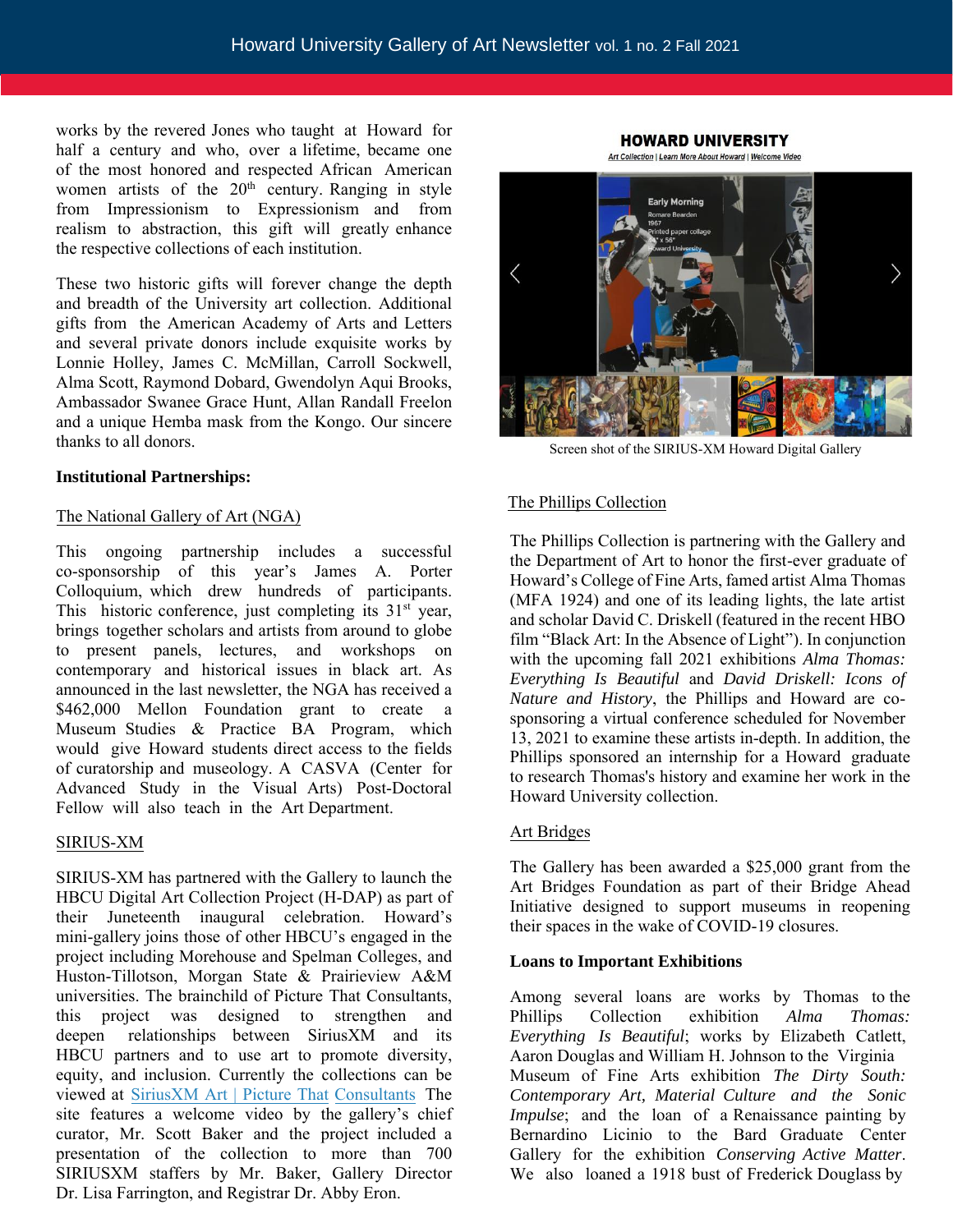

Vice President Kamala Harris in the VP's Ceremonial Office in the Eisenhower Executive Office Building on the White House campus on March 24, 2021 in Washington. The bust of Frederick Douglass created by artist Isaac Scott Hathaway in 1918, on loan from the Vice President Harris's alma mater Howard University, displayed prominently alongside the Vice President's desk. [source: Jack Gruber, *USA Today*]

African American artist Isaac Scott Hathaway to Vice President Kamala Harris, which was installed in her ceremonial office by the Gallery team.

### **Grant Activity**

The \$725,000 received last year in grant funds from the Mellon Foundation and IMLS has been put to excellent use to take high resolution photographs of a significant portion of the collection, to hire additional gallery staff, and to improve our on-campus storage facilities so that students and scholars will have more vastly improved access to the art collection. University administration has taken on the significant task of outfitting space with a climate control system so that grant-funded state-of-the-art screens, racks, cabinets, shelving, workspaces and other supplies can be installed. The Gallery has also been awarded a \$25,000 grant from the Art Bridges Foundation to support the physical reopening of the gallery in Spring 2022.

# **Rights and [Reproductions](mailto:requests@artres.com)**

We have entered into a partnership with Art Resource, the premiere rights and reproductions agency in the U.S. that handles image rights for most major museums and galleries. Henceforth, all requests to reproduce works in our collection should be directed to Art Resource at artres.com or requests $@$ artres.com

### **Public Relations and the Media**

Gallery Director, Dr. Lisa Farrington, spoke on NBC 4 DC about the Virtual Gallery at Howard University,

the exhibition In Great Company: David C. Driskell and Howard University (curated by Dr. Abby Eron with researce assistance from Mr. Scott Baker), and Driskell's legacy as an iconic artist and scholar of African American art. The segment aired on March 24 and featured a virtual visit to the exhibition as well an [emotional farewell to Driskell \(who died last year of](https://www.nbcwashington.com/entertainment/the-scene/howard-u-virtual-art-gallery-pays-tribute-to-trailblazing-artist-david-driskell/2618821/)  [COVID\) from his daughter and grandchildren. Watch the](https://www.nbcwashington.com/entertainment/the-scene/howard-u-virtual-art-gallery-pays-tribute-to-trailblazing-artist-david-driskell/2618821/)  film at:

https://www.nbcwashington.com/entertainment/thescene/howard-u-virtual-art-gallery-pays-tribute-totrailblazing-artist-david-driskell/2618821/

Viewable on the Gallery website, the Driskell exhibition is supported by a grant from IMLS and has received over 2,000 views. It not only features Driskell's work but works by artists whom he influenced and who influenced him, as well as archival material from his life.



Howard University Virtual Gallery. Visit at: https://art.howard.edu/great-company-david-c-driskell-and-howarduniversity

### **Alumna Highlight**

Each issue of the Newsletter features an artist, collector, art historian, patron, or curator from the Howard Community. In this issue we showcase alumna and renowned Afrofuturist artist Tanekeya Word. Recently interviewed by Gallery Director [Farrington on the newly laun](http://whur.com/i-am-howard/)ched HU Fine Arts talk show: "I Am Howard," Ms. Word is a multi-talented feminist, activist, artist, curator, scholar and cultural journalist [watch the interview at http://whur.com/iam-howard/]. Ms. Word is also currently completing her PhD in Urban Art Education at the University of Milwaukee. In the artist's own words: *I cannot remember a time when I wasn't an artist — I read, wrote and drew all of the time as a child, instead of playing with the other children. I also went to a performing arts middle school so I was immersed in art culture. Yet the career aspect started after I took a course in Black Aesthetics: African American Art*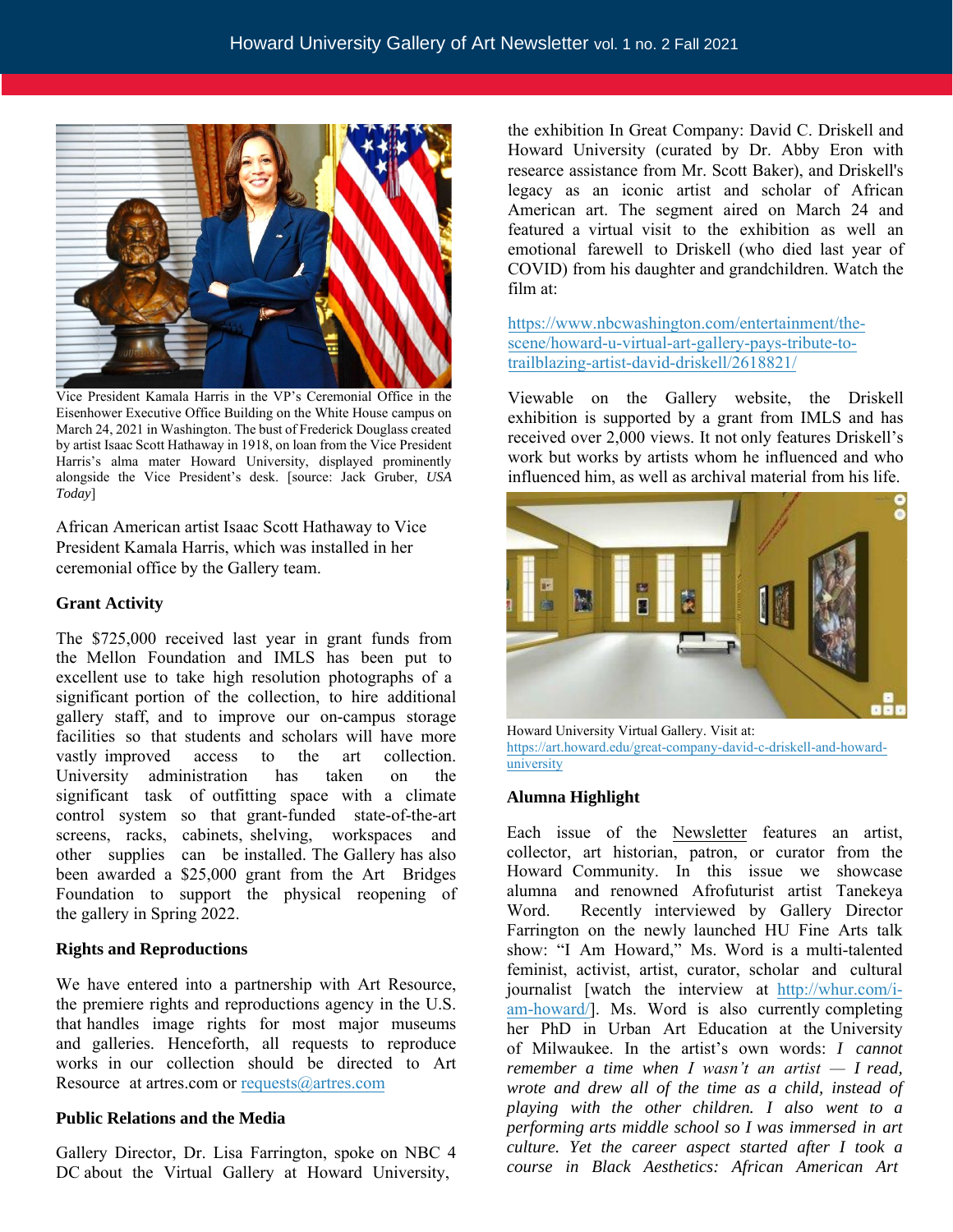

Tanekeya Word. *Home Court Advantage*, 2013, mixed media on paper

*History at Howard University. I began thinking of art as a real profession. I met a wonderful curator, Shantrelle P. Lewis, in 2006 & exhibited some work in Philly, then she blessed me with a solo NYC exhibition in 2008; the rest is history, till in the making …. My work is Afrofuturistic, Post-Warhol and Post-Basquiat, and it focuses on celebrating the Black woman via documenting her shifts: past, present + future. As an Afrofuturist Feminist artist, my work seeks to visually answer the questions of what it means to be an African American/ Black American woman with post-modern views journeying through various subcultures—in a globalized world—while imagining the next shift in the continuum [of Black women who also journey.](https://www.afrobella.com/2014/01/28/afrobella-art-tanekeya-word-artist-afrofuturist-feminist-visionary/)* [source: https:// [www.afrobella.com/2014/01/28/afrobella-art-tanekey](https://www.afrobella.com/2014/01/28/afrobella-art-tanekeya-word-artist-afrofuturist-feminist-visionary/)aword-artist-afrofuturist-feminist-visionary/

# **Exhibition Schedule**

### Virtual

David Driskell Memorial Exhibition (officially ended but accessible on the Gallery website)

Annual Student and Graduate Exhibitions: Selected Works (On View)

2<sup>nd</sup> Annual Faculty Virtual Exhibition (On View)

Actual (subject to change)

Recent Acquisitions & Selections from the Permanent, curated by Mr. Scott Baker (Spring 2022)

Family Reunion—Brotherly Ties: Portraits by Timothy J. Clark, curated by Dr. Lisa Farrington (Spring 2022)

Faculty and Student Shows (Spring 2022)

Summer 2022 To Be Announced

The Patricia Walters Collection of African American Art: Selected Works (Spring 2023)

# **Curator's Choice: Artists' Biographies by Scott Baker**

# Isaac Scott Hathaway (1872-1967)

Isaac Scott Hathaway, sculptor of the Frederick Douglass bust on loan to Vice President Kamala Harris, was born in Lexington, Kentucky in 1872. When his mother suddenly passed when he was three years old, his two sisters were sent to live with their grandmother, while he was raised in a loving relationship with his father, the Reverend Robert Hathaway. His family is wonderfully documented with photos and genealogy back to slave relatives. In 1881, he experienced a near prophetic revelation while visiting a museum with his father. As they enjoyed the statuary of prominent figures in American history, he did not see his hero Frederick Douglass and he questioned his father about this absence. Reverend Hathaway responded: "there are no trained Negroes to do Negro busts, and if so, the work would not be allowed in public places." Isaac Hathaway decided at the age of nine to become an artist and to "model busts of Negroes and put them where people can see them."

Supporting his desires, his father further encouraged him: "We shall have to produce artists of our own race to portray our own great men, because white people are busy making their own." In 1900, Isaac arranged to empty a chicken coop for a "studio of sculpture" and, because he could not afford modeling clay, he used common backyard mud, while creating colors from fruit skins. Hathaway received his education as a sculptor and ceramicist in many different schools. Beginning in 1890, he studied at Chandler Jr. College in Lexington, Pittsburgh Normal College, the Cincinnati Art Academy, Alfred University in New York and he added to his repertoire painting and art history at the New England Conservatory of Music in